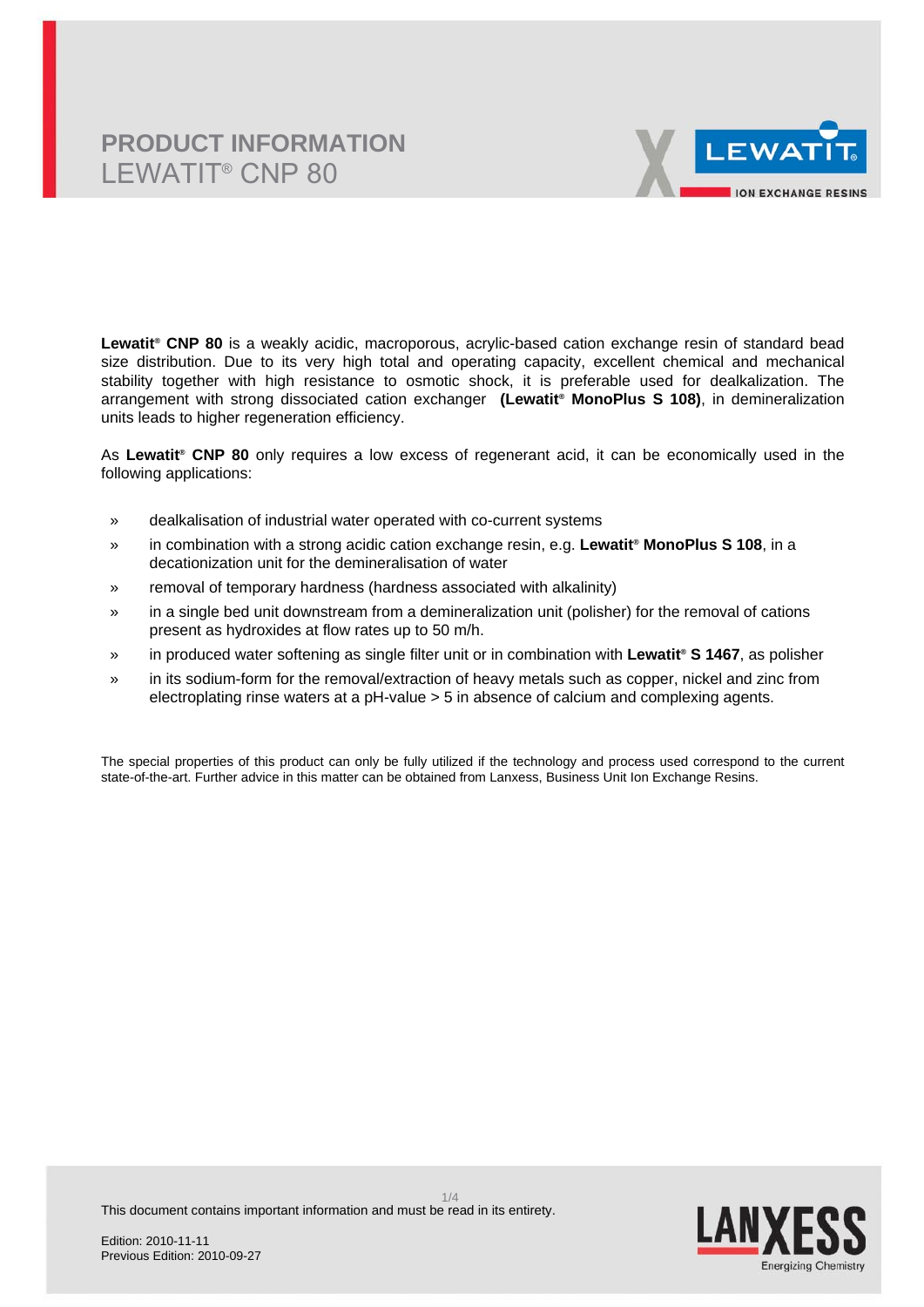

### General Description

| lonic form as shipped | H+                       |
|-----------------------|--------------------------|
| Functional group      | carboxylic acid          |
| Matrix                | crosslinked polyacrylate |
| Structure             | macroporous              |
| Appearance            | yellow white, opaque     |

### Physical and Chemical Properties

|                         |                               | metric units |                                  |
|-------------------------|-------------------------------|--------------|----------------------------------|
| Uniformity Coefficient* |                               | max.         | 1.8                              |
| Bead size*              | >90%                          | mm           | 0.315<br>1.6<br>$\blacksquare$   |
| Effective size*         |                               | mm           | 0.48<br>(+/-<br>0.05             |
| <b>Bulk density</b>     | $(+/- 5%)$                    | g/           | 750                              |
| Density                 |                               | approx. g/ml | 1.19                             |
| Water retention         |                               | wt. %        | 45<br>50<br>$\blacksquare$       |
| Total capacity*         |                               | min. eq/l    | 4.3                              |
| Volume change           | $H^* \rightarrow Ca^{2*}$     | max. vol. %  | 7                                |
| Volume change           | $H^* \rightarrow \text{Na}^*$ | max. vol. %  | 64                               |
| Stability               | at pH-range                   |              | $\Omega$<br>14<br>$\blacksquare$ |
| Storability             | of the product                | max. years   | $\overline{2}$                   |
| Storability             | temperature range             | °C           | $-20$<br>40                      |

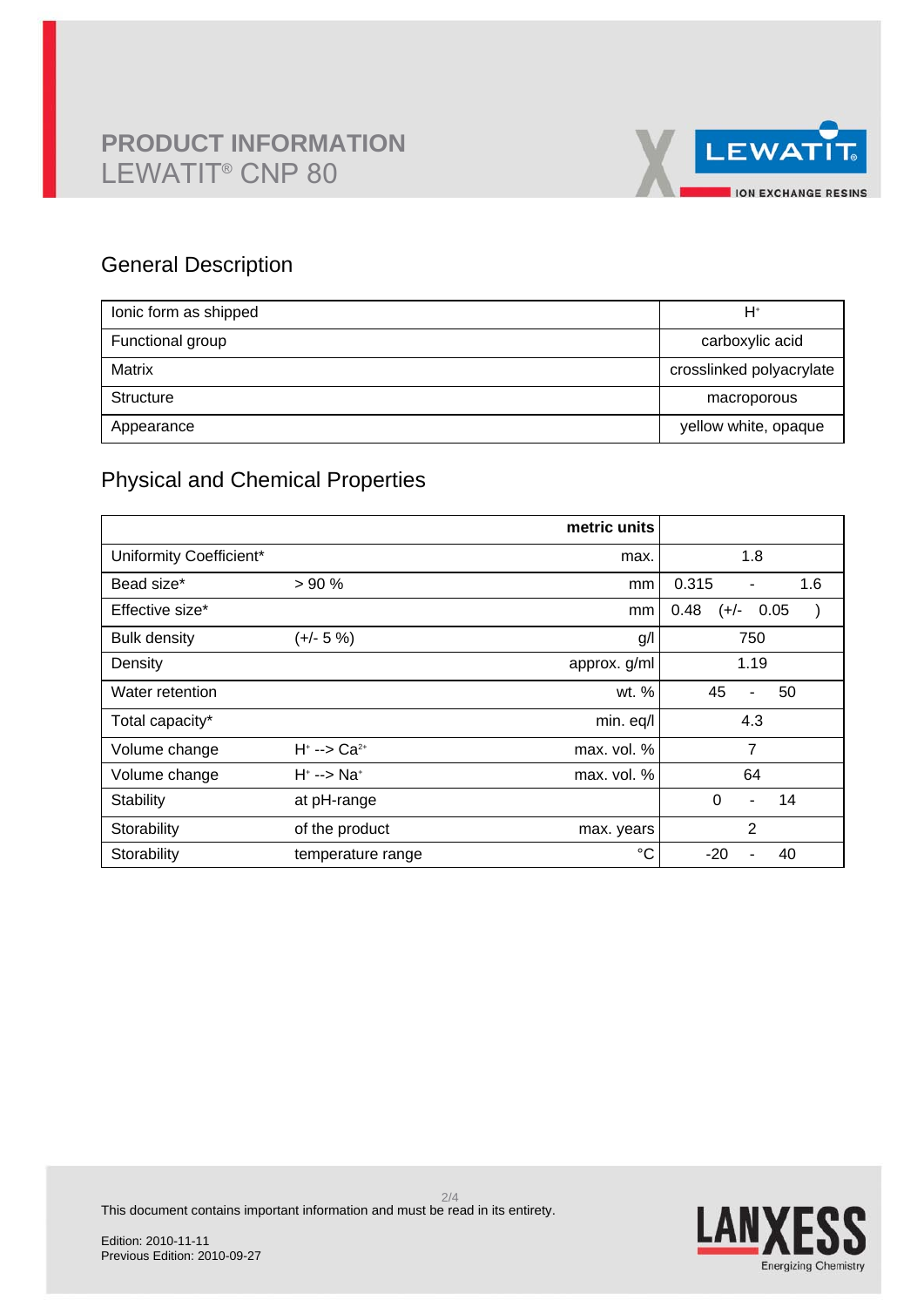

### Recommended Operating Conditions\*

|                         |                               | metric units                 |                                            |
|-------------------------|-------------------------------|------------------------------|--------------------------------------------|
| Operating temperature   |                               | max. °C                      | 75                                         |
| Operating pH-range      |                               |                              | 5<br>14                                    |
| Bed depth               |                               | min. mm                      | 800                                        |
| Specific pressure drop  | (15 °C)                       | approx. kPa*h/m <sup>2</sup> | 1.3                                        |
| Pressure drop           |                               | max. kPa                     | 250                                        |
| Linear velocity         | operation                     | max. m/h                     | 50                                         |
| Linear velocity         | backwash (20 °C)              | approx. m/h                  | 12<br>14<br>$\overline{a}$                 |
| Bed expansion           | (20 °C, per m/h)              | approx. vol. %               | 4.5                                        |
| Freeboard               | backwash<br>(extern / intern) | vol. %                       | 60<br>80<br>÷,                             |
| Regenerant              |                               |                              | $HCI/H$ <sub>2</sub> SO <sub>4</sub>       |
| Co current regeneration | level                         | approx. g/l                  | <b>HCI</b><br>70<br>$H_2SO_4$<br>90        |
| Co current regeneration | concentration                 | approx. wt. %                | $3 - 6$<br>HCI<br>$H_2SO_4$<br>$0.5 - 0.8$ |
| Linear velocity         | regeneration                  | approx. m/h                  | 5<br>20                                    |
| Linear velocity         | rinsing                       | approx. m/h                  | 5<br>20                                    |
| Rinse water requirement | slow / fast                   | approx. BV                   | 5                                          |

\* The recommended operating conditions refer to the use of the product under normal operating conditions. It is based on tests in pilot plants and data obtained from industrial applications. However, additional data are needed to calculate the resin volumes required for ion exchange units. These data are to be found in our Technical Information Sheets.